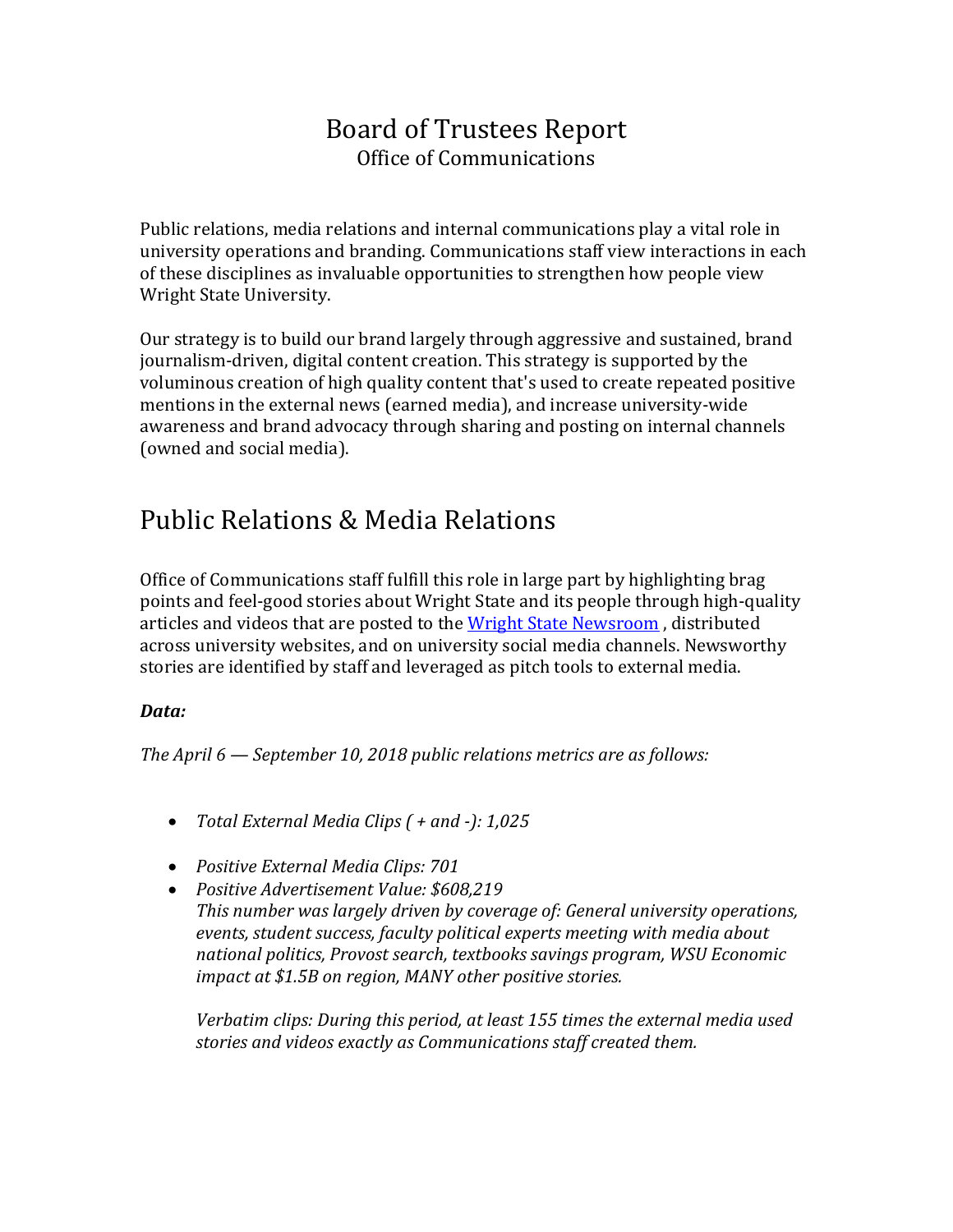- *Negative External Media Clips: 324*
- *Negative Advertisement Value: -\$404,001 This number was largely driven by: Coverage of university's financial challenges, enrollment drops, threats by AAUP-WSU to strike, layoffs, Narayanan fired, Move-In Day coverage includes AAUP strike threats, strike platform.*

*Media clips: Defined as external news stories about Wright State (most often) or stories that mention Wright State.*

*Positive Advertisement value: External media coverage that results in positive exposure for Wright State's brand, the value of which is derived by the amount in dollars that Wright State would have had to pay to advertise in the same space or time that our clips were used in the news. (Provided by contracted vendor Vocus/Cision, TV Eyes.)*

*Negative Advertisement value: The inverse of Positive Advertisement value. External media coverage that is unquestionably negative for Wright State's brand, the value of which is derived by the amount in dollars that Wright State would have had to pay to advertise in the same space or time that our clips were used in the news. (Provided by contracted vendor Vocus/Cision, TV Eyes.)*

*Verbatim clips: Stories or videos written/produced by Communications staff that were printed or broadcast by external news sources exactly as they were created by our staff.*

# Communications (internal)

Communications staff members write, edit and post hundreds of Newsroom stories each year that post to websites across campus. Stories are also shared through university social media channels. The office also distributes campus-wide email messages from the administration, crime warnings and emergency messages, among many others.

#### **Data:**

*The Office of Communications made 262 posts to the Wright State Newsroom from April 6 — September 10, 2018.*

*Also during that time, Communications sent 272 campus-wide email communications. 88 of those messages were on behalf of colleges, units and other campus organizations.*